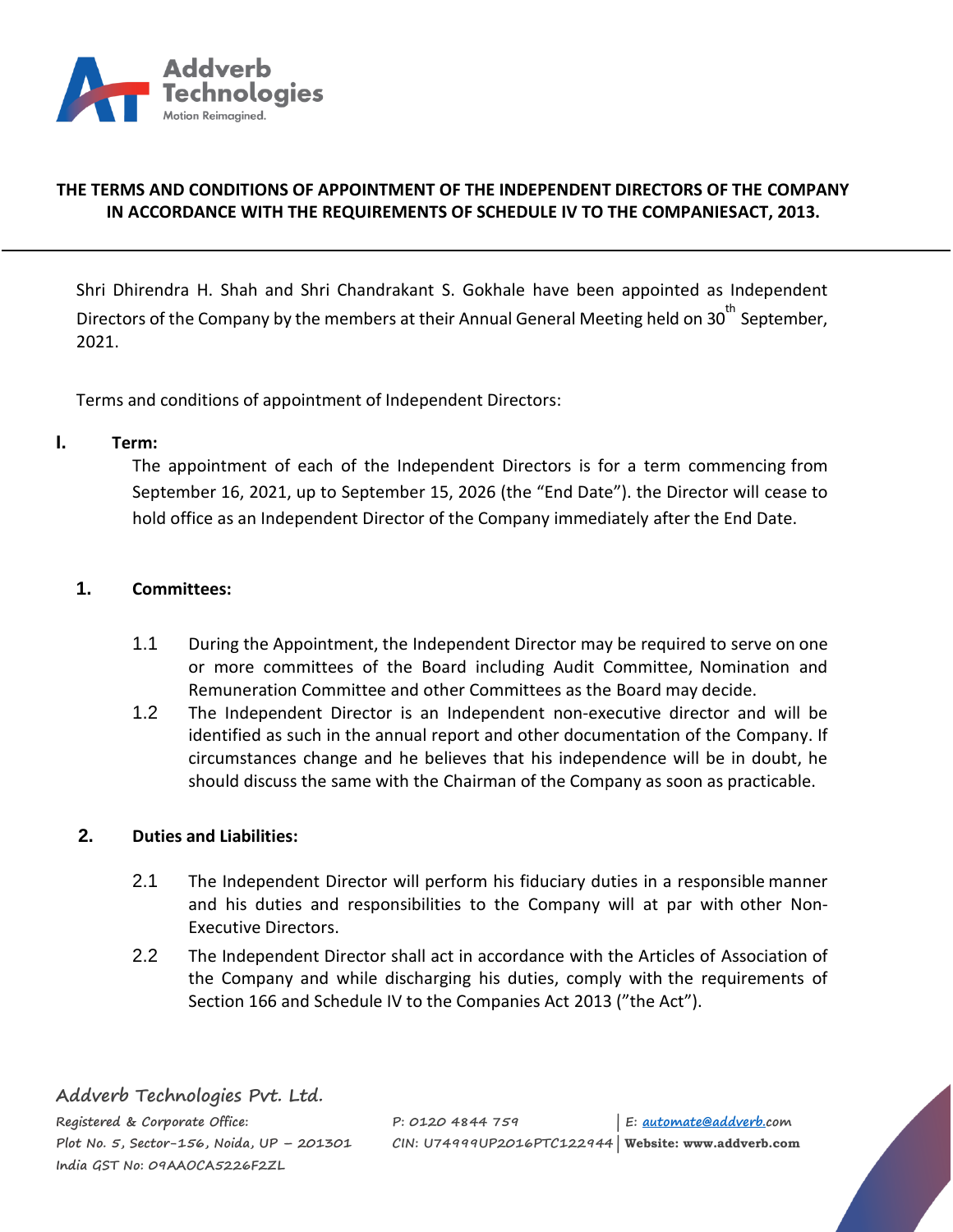

2.3 The Independent Director will be held liable only in respect of such acts of omission or commission by the Company which have occurred with his knowledge, attributable through Board processes and with his consent or where he has not acted diligently.

### **3. Code for Independent Directors:**

- 3.1 The Company has relied on the declaration of the Independent Director that he meets the criteria of independence as provided in Section 149(6) of the Act.
- 3.2 The Independent Director will be required to abide by the guidelines as to professional conduct for Independent Directors as set out in Section 149(8) read with Schedule IV to the Act.
- 3.3 The Independent Director will be required to comply with applicable provisions of any code of conduct of the Company.

## **4. Restrictions:**

4.1 During the term of Appointment, the Independent Directors are expected not to take up directorship in any company (whether in India or abroad) engaged in the same or similar businesses as that of the Company or in a company, business or undertaking which competes or is likely to compete with the Company or which could otherwise potentially give rise to a conflict with his duties with the Company. In the event that Independent Director becomes aware of any potential conflicts of interest, or in case of doubt, he should consult the Chairman of the Company as soon as practicable.

# **5. Time Commitment:**

By accepting the appointment, the Independent Director confirms that he will be able to allocate sufficient time to perform his duties as a director and attend meetings of the Board or any committee thereof. In addition to such attendances, he will be expected to devote appropriate preparation time ahead of each meeting.

# **6. Training and Development:**

6.1 The Independent Director will be invited to attend ongoing training and familiarization sessions for Directors.

#### **Addverb Technologies Pvt. Ltd.**

**Registered & Corporate Office: P: 0120 4844 759 | E: [automate@addverb.c](mailto:automate@addverb.)om Plot No. 5, Sector-156, Noida, UP – 201301 CIN: U74999UP2016PTC122944 | Website: www.addverb.com India GST No: 09AAOCA5226F2ZL**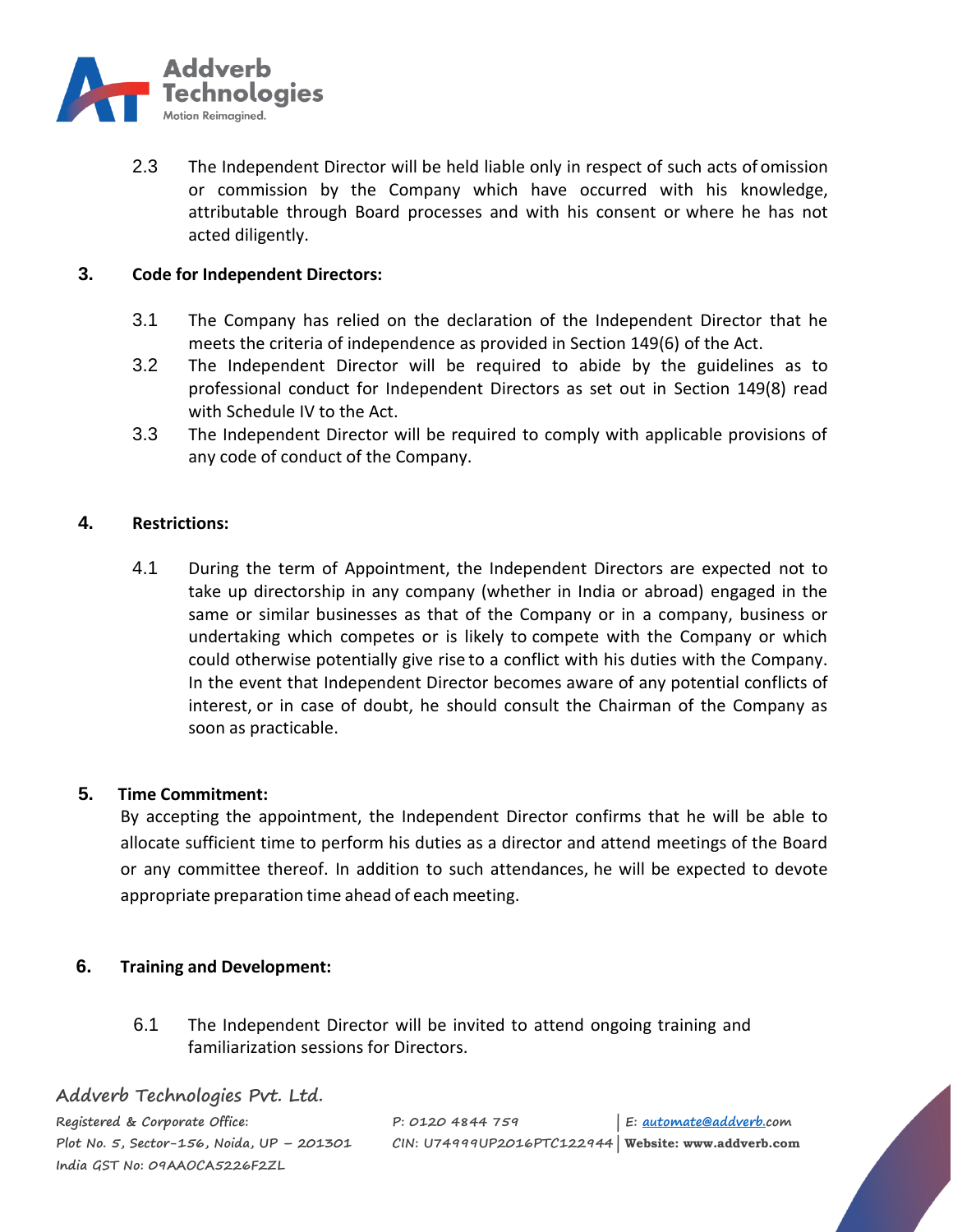

- 6.2 The Board members are provided with necessary documents/ brochures,reports and internal policies to enable them to familiarize with the Company's procedures and practices.
- 6.3 Periodic presentations are made at the Board and Board Committee meetings, on business and performance updates of the Company, global business environment, business strategy and risks involved.
- 6.4 Quarterly updates on relevant statutory changes and landmark judicial pronouncements encompassing important laws are regularly circulated toDirectors.

## **7. Evaluation Process:**

The performance evaluation of individual Directors shall be done by the entire Board, excluding the director being evaluated, on an annual basis.

#### **8. Remuneration:**

In consideration of Independent Directors' services, Independent Directors will be entitled to such remuneration as may be decided by the Board of Directors from time to time.

#### **9. Expenses:**

In addition to the remuneration stated in the preceding paragraph, the Company will reimburse Independent Director or bear and pay, all travel, accommodation or other expenses incurred as a result of him carrying out his duties as a director. The Independent Director may, at the Company's expense, seek independent legal or other professional advice where necessary to perform his duties and will be entitled to reimbursement of costs incurred in seeking such advice. In these circumstances, he should discuss the issues concerned with the Chairman of theCompany in advance.

# **10. Confidentiality:**

The Independent Director agrees that both during and after the term of appointment, he will not use for his own, or for another's benefit, or disclose or permit the disclosure of any confidential information relating to the Company, holding, subsidiary or any group or associate companies of the Company, which he may acquire by virtue of his position as an Independent Director, including without limitation, any information about the deliberations of the Board. The restriction shall cease to apply to any confidential information which may

**Addverb Technologies Pvt. Ltd. India GST No: 09AAOCA5226F2ZL**